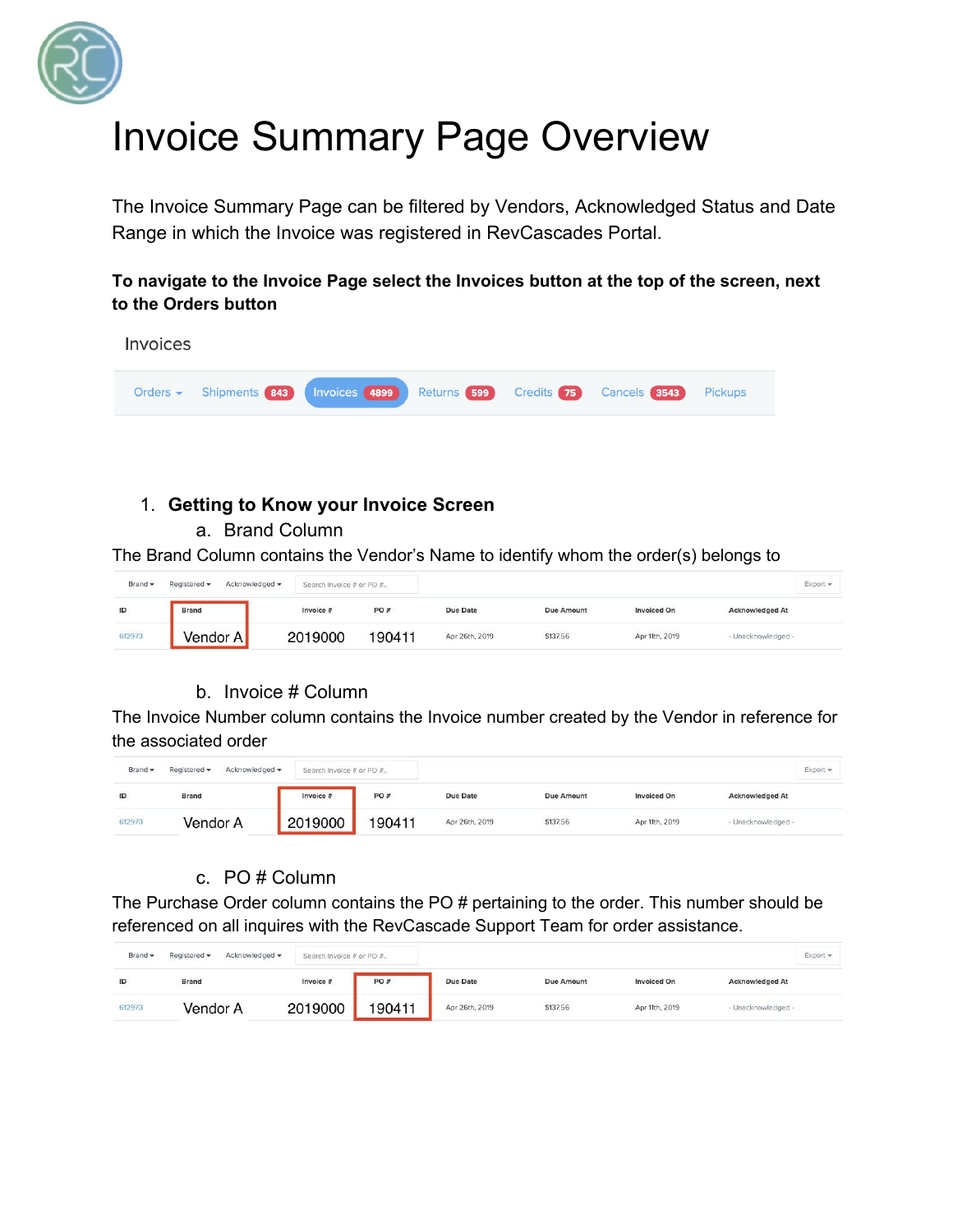

## d. Due Date Column (Terms Date)

The Due Date column contains the date in which payment is due, calculated by the net terms associated with the vendor connection

| Brand - | Acknowledged -<br>Registered - | Search Invoice # or PO # |         |                |                   |                    |                        | $Export =$ |
|---------|--------------------------------|--------------------------|---------|----------------|-------------------|--------------------|------------------------|------------|
| ID      | <b>Brand</b>                   | Invoice #                | PO $\#$ | Due Date       | <b>Due Amount</b> | <b>Invoiced On</b> | <b>Acknowledged At</b> |            |
| 612973  | Vendor A                       | 2019000                  | 190411  | Apr 26th, 2019 | \$137.56          | Apr 11th, 2019     | - Unacknowledged -     |            |

#### e. Due Amount Column

The Due Amount column contains the total amount due on the invoice

| Brand - | Acknowledged -<br>Registered - | Search Invoice # or PO # |                          |                 |            |                    | Export                 |
|---------|--------------------------------|--------------------------|--------------------------|-----------------|------------|--------------------|------------------------|
| ID      | <b>Brand</b>                   | Invoice #                | <b>CONTRACTOR</b><br>PO# | <b>Due Date</b> | Due Amount | <b>Invoiced On</b> | <b>Acknowledged At</b> |
| 612973  | Vendor A                       | 2019000                  | 190411                   | Apr 26th, 2019  | \$137.56   | Apr 11th, 2019     | - Unacknowledged -     |

#### f. Invoiced On Column

The Invoiced On column contains the Date in which the Invoice was created within the RevCascade portal

| Brand - | Acknowledged -<br>Registered - | Search Invoice # or PO # |        |                 |                   |                    | $Export =$             |
|---------|--------------------------------|--------------------------|--------|-----------------|-------------------|--------------------|------------------------|
| ID      | <b>Brand</b>                   | Invoice #                | PO#    | <b>Due Date</b> | <b>Due Amount</b> | <b>Invoiced On</b> | <b>Acknowledged At</b> |
| 612973  | Vendor A                       | 2019000                  | 190411 | Apr 26th, 2019  | \$137.56          | Apr 11th, 2019     | - Unacknowledged -     |

## g. Acknowledged At Column

The Acknowledged At column contains the Date and Time Stamp that the Invoice was pulled into the Retailers system

| Brand - | Acknowledged -<br>Registered - | Search Invoice # or PO # |        |                 |            |                    |                        | $Export =$ |
|---------|--------------------------------|--------------------------|--------|-----------------|------------|--------------------|------------------------|------------|
| ID      | Brand                          | Invoice #                | PO#    | <b>Due Date</b> | Due Amount | <b>Invoiced On</b> | <b>Acknowledged At</b> |            |
| 612973  | Vendor A                       | 2019000                  | 190411 | Apr 26th, 2019  | \$137.56   | Apr 11th, 2019     | Unacknowledged         |            |

## **…..Continue to Next Page for Filtering order Options…..**